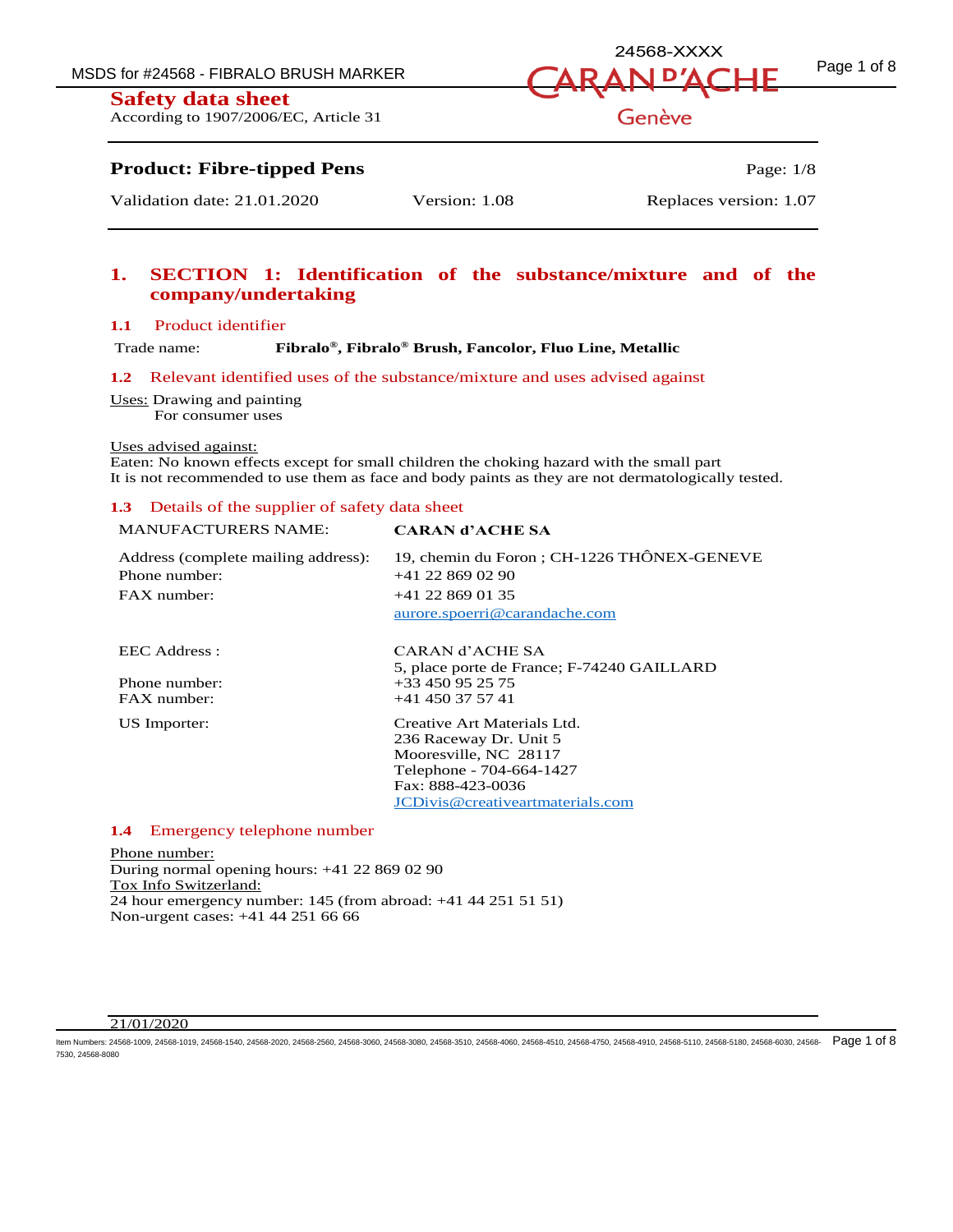MSDS for #24568 - FIBRALO BRUSH MARKER<br>  $\overline{A}$ RAN <sup>D'</sup>ACHF
<sup>Page 2 of 8</sup>

### **Safety data sheet**

According to 1907/2006/EC, Article 31

### **Product: Fibre-tipped Pens** Page: 2/8

Validation date: 21.01.2020 Version: 1.08 Replaces version: 1.07

### **2. SECTION 2: Hazards identification**

#### **2.1** Classification of the substance/ mixture

The product is not classified, according to the CLP regulation 1272/2008.

#### **2.2** Label elements

Labelling according to Regulation (EC)  $N^{\circ}1272/2008$ : none Hazard pictogram(s): none Hazard statement(s): none Precautionary statement(s): none Hazardous components, which must be listed on the label: none

#### **2.3** Other hazards (concerning PBT and vPvB according to Regulation(CE) 1907/2006 annexe XIII)

Not applicable

### **3. SECTION 3: Composition/information on ingredients**

Substance/Mixture: Mixtures

Hazardous components:

| <b>Identification</b><br><b>Chemical name</b><br>numbers |                | <b>Classification</b><br>Regulation (CE) 1272/2008 | $\mathbf{v}_0$ |
|----------------------------------------------------------|----------------|----------------------------------------------------|----------------|
| Not applicable                                           | Not applicable | Not applicable                                     | Not applicable |

For the full text of the R-phrases mentioned in this section, see section 16 For the full text of the H-phrases mentioned in this section, see section 16

### **4. SECTION 4: First aid measures**

#### **4.1** Description of first aid measures

General information: Move out of dangerous area. Show this safety data sheet to the doctor in attendance. Do not leave the victim unattended. Eyes contact: Irrigate with fresh water immediately and continuously for 5 to 15 minutes keeping eye open. Consult a specialized medical service Skin contact: Wash skin with water and soap. In case of persistent irritation, seek medical advice. Swallowed or eaten: Do not drink anything and consult physician. Inhalation:

#### 21/01/2020

ltem Numbers: 24568-1009, 24568-1019, 24568-1540, 24568-2020, 24568-2560, 24568-3060, 24568-3510, 24568-4060, 24568-4750, 24568-4750, 24568-4910, 24568-5110, 24568-5180, 24568-5180, 24568-6300, 24568-630, 24568-630, 24568-7530, 24568-8080

### Genève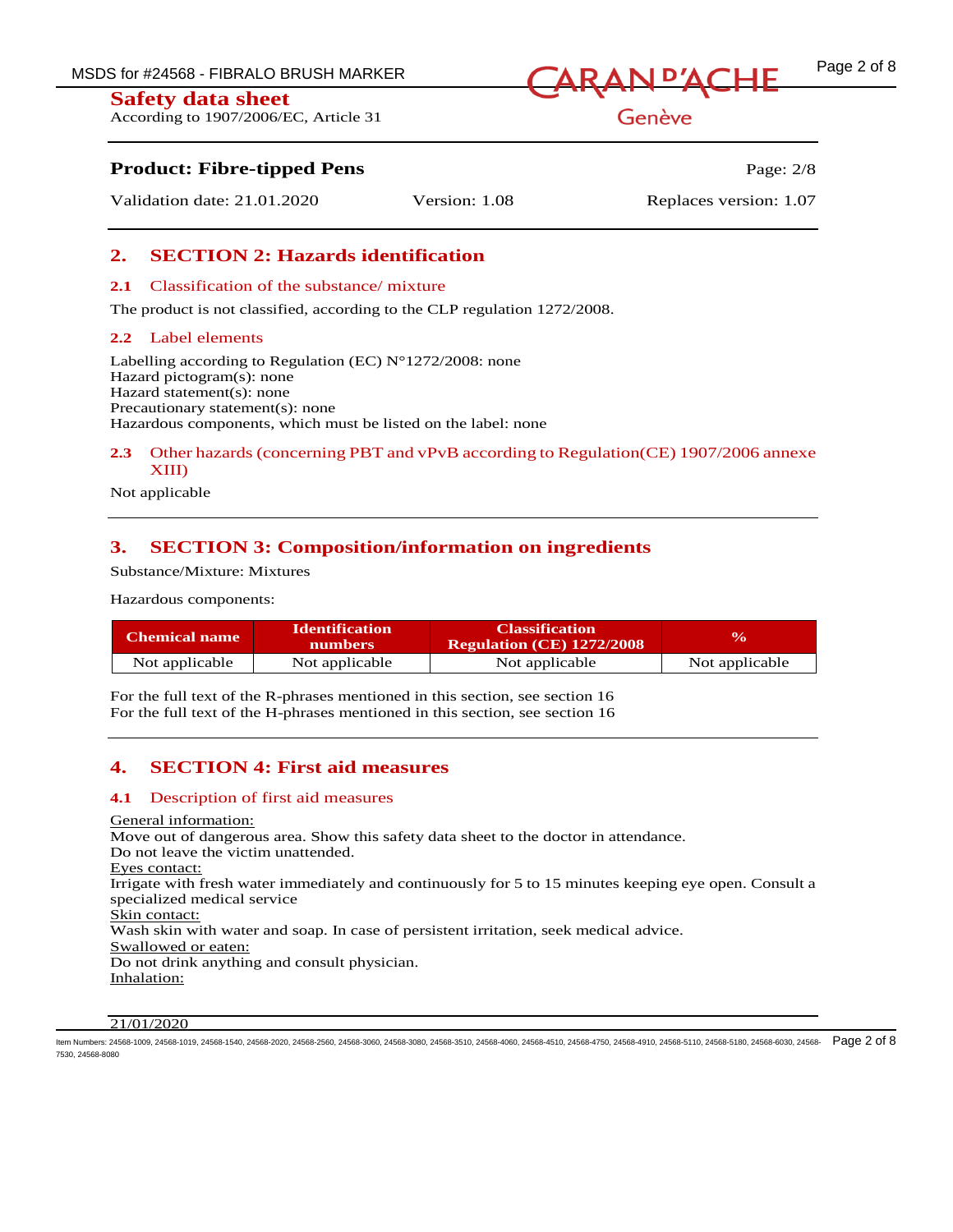MSDS for #24568 - FIBRALO BRUSH MARKER<br>
ARAN <sup>D'</sup>ACHE

## **Safety data sheet**

According to 1907/2006/EC, Article 31

### Genève

### **Product: Fibre-tipped Pens** Page: 3/8

| Validation date: 21.01.2020 | Version: 1.08 | Replaces version: 1.07 |
|-----------------------------|---------------|------------------------|
|                             |               |                        |

If unconscious, place in recovery position and seek medical device. If symptoms persist, call a physician.

**4.2** Most important symptoms and effects, both acute and delayed

No information available on the product itself

**4.3** Indication of any immediate medical attention and special treatment needed

None known

### **5. SECTION 5: Firefighting measures**

#### **5.1** Extinguishing media

Fire extinguishing materials: Carbon dioxide  $(CO<sub>2</sub>)$ , Dry chemical powder

#### **5.2** Special hazards arising from the substance or mixture

Specific hazards during firefighting: Do not allow run off from firefighting to enter drains or watercourses.

#### **5.3** Advice for firefighters

Special protective equipment for firefighters: Wear self-contained breathing apparatus for fire fighting if necessary.

#### Further information:

Collect contaminated fire extinguishing water separately. This must not be discharged into drains. Fire residues and contaminated fire extinguishing water must be disposed of in accordance with local regulations.

### **6. SECTION 6: Accidental release measures**

#### **6.1** Personal precautions, protective equipment and emergency procedures

Personal precautions: use personal protective equipment, if necessary.

#### **6.2** Environmental precautions

For liquids: Put in bin to soiled materials. Prevent product from entering drains. Prevent further leakage or spillage if safe to do so. If the product contaminates rivers and lakes or drains inform respective authorities.

For solids: Respect the sorting of waste.

#### 21/01/2020

ltem Numbers: 24568-1009, 24568-1019, 24568-1540, 24568-2020, 24568-2560, 24568-3060, 24568-3510, 24568-4060, 24568-4750, 24568-4750, 24568-4910, 24568-5110, 24568-5180, 24568-5180, 24568-6300, 24568-630, 24568-630, 24568-7530, 24568-8080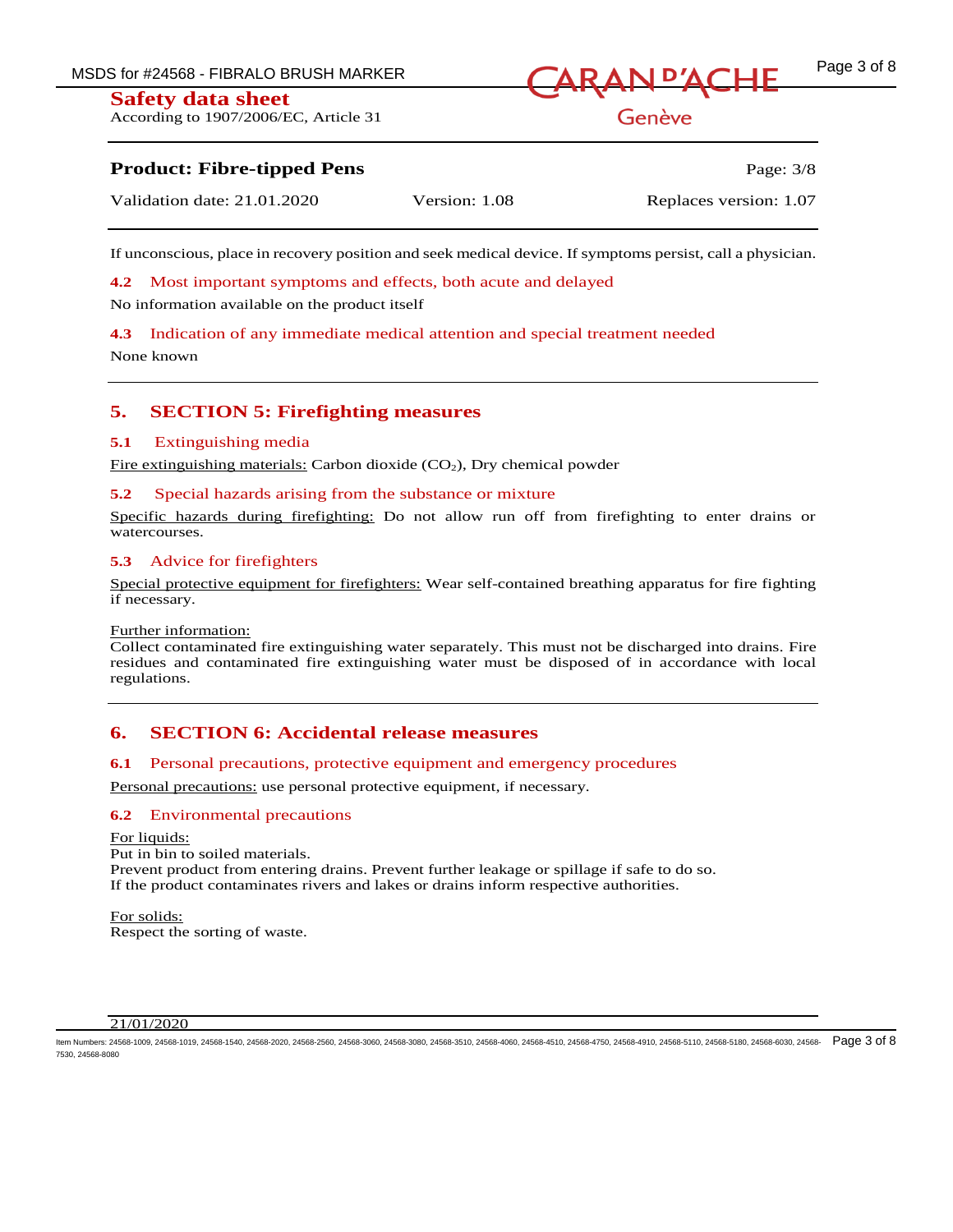**Safety data sheet** According to 1907/2006/EC, Article 31



Genève

### **Product: Fibre-tipped Pens** Page: 4/8

Validation date: 21.01.2020 Version: 1.08 Replaces version: 1.07

#### **6.3** Methods and material for containment and cleaning up

#### For liquids:

Absorb with sorbents and put in bin to soiled materials. Soak up with inert absorbent material. Keep in suitable, closed containers for disposal.

#### **6.4** Reference to other sections

See Section 7 for information on safe handling. See Section 8 for information on personal protection equipment. See Section 13 for disposal information.

### **7. SECTION 7: Handling and storage**

#### **7.1** Precautions for safe handling

Avoid ingestion by eating, smoking or drinking while handling For personal protection, see section 8. Dispose of rinse water in accordance with local and national regulation.

#### **7.2** Conditions for safe storage, including any incompatibilities

Other handling and storage requirements: Keep away from heat and open flame in the dry and ventilated place, clean and protect the product from the light. Protective measures during maintenance of contaminated equipment: Wash off with soap and water.

#### **7.3** Specific end use(s)

No further relevant available information

#### **8. SECTION 8: Exposure controls/personal protection**

#### **8.1** Control parameters

No available information

#### **8.2** Exposure controls

No special measures requested

### **9. SECTION 9: Physical and chemical properties**

#### **9.1** Information on basic physical and chemical properties

Odour: Odourless

Physical state: Solid and liquid Color **According to product designation** 

#### 21/01/2020

ltem Numbers: 24568-1009, 24568-1019, 24568-1540, 24568-2020, 24568-2560, 24568-3060, 24568-3510, 24568-4060, 24568-4750, 24568-4750, 24568-4910, 24568-5110, 24568-5180, 24568-5690, 24568-6030, 24568-68-7530, 24568-8080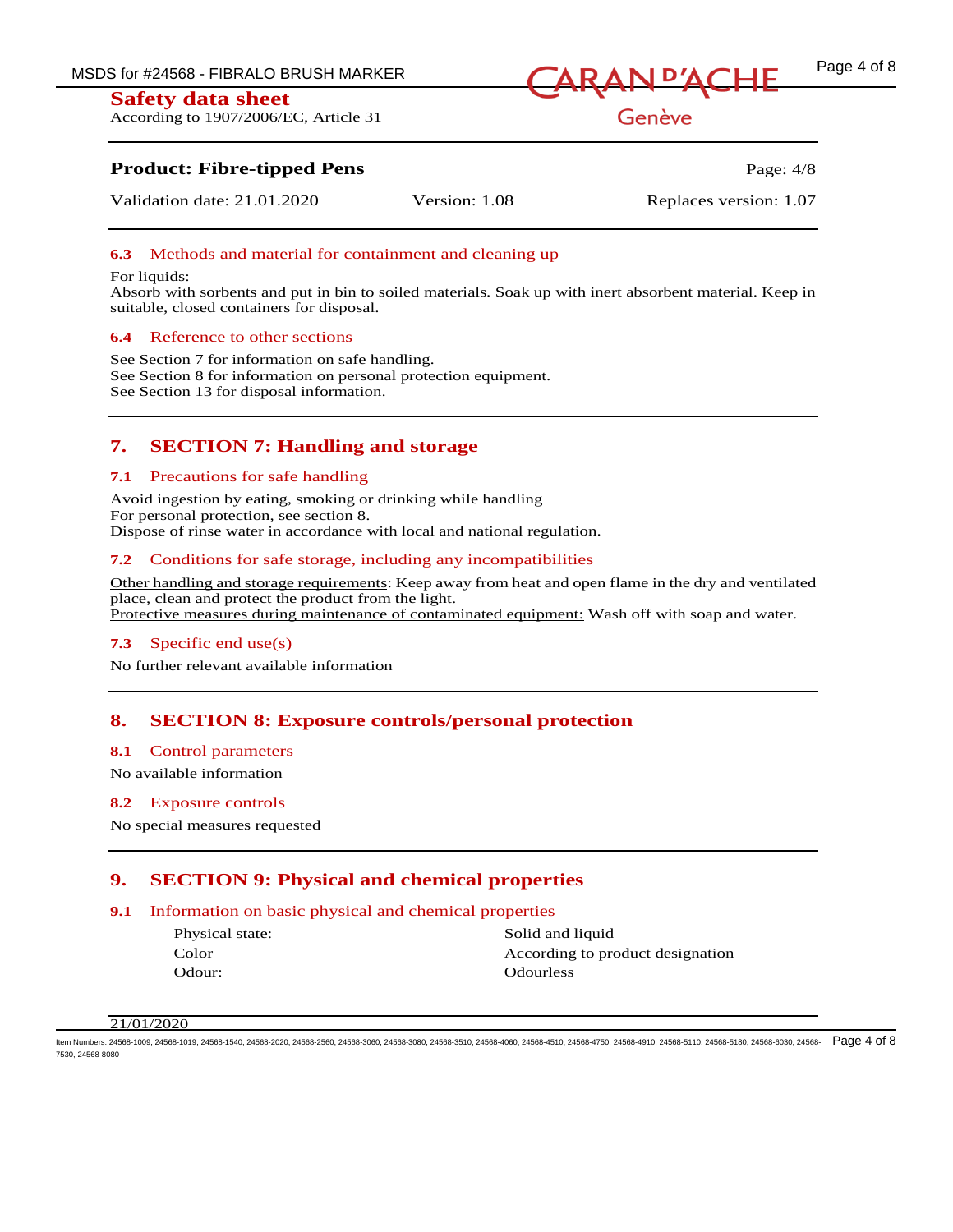MSDS for #24568 - FIBRALO BRUSH MARKER<br>
CARAN <sup>D'</sup>ACHE

**Safety data sheet** According to 1907/2006/EC, Article 31

### **Product: Fibre-tipped Pens** Page: 5/8

Validation date: 21.01.2020 Version: 1.08 Replaces version: 1.07

| $pH$ :                                        | Not available |
|-----------------------------------------------|---------------|
| Melting point/freezing point:                 | Not available |
| Initial boiling point and boiling range:      | Not available |
| Flash point:                                  | Not available |
| Evaporation rate:                             | Not available |
| Flammability (solid, gas):                    | Not available |
| Upper/lower flammability or explosive limits: | Not available |
| Vapour pressure:                              | Not available |
| Vapour density:                               | Not available |
| Specific gravity (water $= 1$ ):              | Not available |
| Solubility (ies):                             | Insoluble     |
| Partition coefficient: n-octanol/water:       | Not available |
| Auto-ignition temperature:                    | Not available |
| Decomposition temperature:                    | Not available |
| Viscosity:                                    | Not available |
| Explosive properties:                         | Not available |
| Oxidising properties:                         | Not available |

#### **9.2** Other information

None

### **10. SECTION 10: Stability and reactivity**

#### **10.1** Reactivity

None reaction known

#### **10.2** Chemical stability

Stability: Stable under normal conditions of use, handling and storage. Maintain the product in a room tempered that it cannot exceed 40°C. Protect the product from the light and the humidity

#### **10.3** Possibility of hazardous reactions

Not known

**10.4** Conditions to avoid

No available information

**10.5** Incompatible materials

No available information

#### 21/01/2020

ltem Numbers: 24568-1009, 24568-1019, 24568-1540, 24568-2020, 24568-2560, 24568-3060, 24568-3510, 24568-4060, 24568-4750, 24568-4750, 24568-4910, 24568-5110, 24568-5180, 24568-5180, 24568-6300, 24568-630, 24568-6310, 24568 7530, 24568-8080

### Genève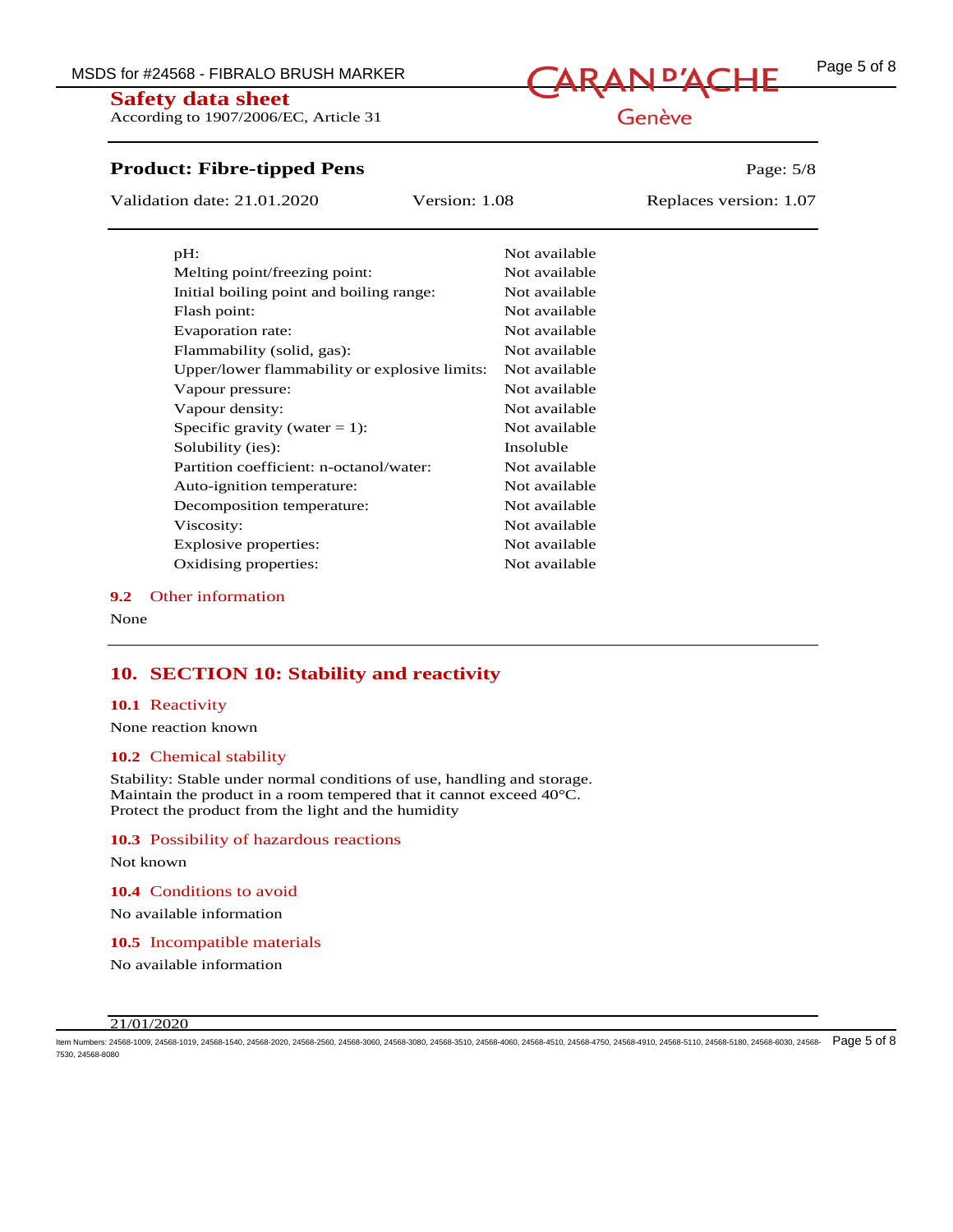### **Safety data sheet**

According to 1907/2006/EC, Article 31

# MSDS for #24568 - FIBRALO BRUSH MARKER<br>
CARAN <sup>D'</sup>ACHE

Genève

### **Product: Fibre-tipped Pens** Page: 6/8

Validation date: 21.01.2020 Version: 1.08 Replaces version: 1.07

**10.6** Hazardous decomposition products

No available information

### **11. SECTION 11: Toxicological information**

Acute toxicity: No available data on the product itself. Skin corrosion/Irritation: No available data on the product itself Serious Eye damage/ Eye irritation: No available data on the product itself Respiratory or skin sensitization: No available data on the product itself Germ cell Mutagenicity: No available data on the product itself Carcinogenicity: No available data on the product itself Reproductive toxicity: No available data on the product itself Target Organ Systemic- single/repeated exposure: No available data on the product itself Aspiration toxicity: No available data on the product itself

### **12. SECTION 12: Ecological information**

#### **12.1** Toxicity

No available data on the product itself

#### **12.2** Persistence and degradability

No available data on the product itself

### **12.3** Bioaccumulative potential No available data on the product itself

#### **12.4** Mobility in soil

No available data on the product itself

### **12.5** Results of PBT and vPvB assessment Not applicable

**12.6** Other adverse effects Not applicable

#### 21/01/2020

ltem Numbers: 24568-1009, 24568-1019, 24568-1540, 24568-2020, 24568-2560, 24568-3060, 24568-3510, 24568-4060, 24568-4750, 24568-4750, 24568-4910, 24568-5110, 24568-5180, 24568-580, 24568-6300, 24568-630, 24568-630, 24568-6 7530, 24568-8080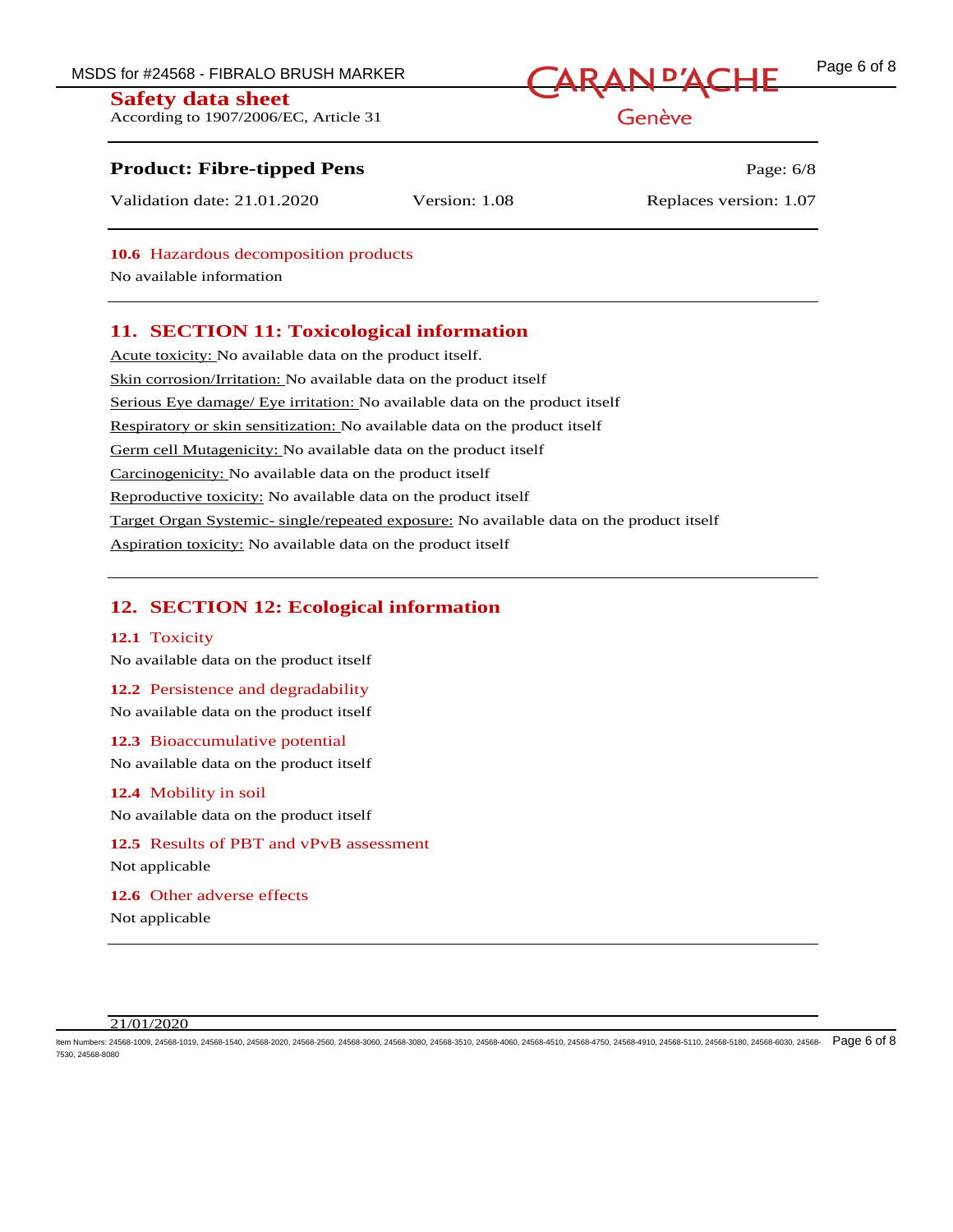**Safety data sheet** According to 1907/2006/EC, Article 31

## MSDS for #24568 - FIBRALO BRUSH MARKER<br>
ARAN P'ACHE

Genève

### **Product: Fibre-tipped Pens** Page: 7/8

Validation date: 21.01.2020 Version: 1.08 Replaces version: 1.07

### **13. SECTION 13: Disposal considerations**

#### **13.1** Waste treatment methods

Product: The product should not be allowed to enter drains, water, courses or the soil Do not contaminate ponds, waterways or ditches with chemical or used container. Send to a licensed waste management company.

Contaminated packaging: Disposal must be made according to official regulations.

### **14. SECTION 14: Transport information**

|                                                                                | <b>ADR/RID</b> | <b>AND/ANDR</b> | <b>IMDG</b>    | <b>IATA</b>    |
|--------------------------------------------------------------------------------|----------------|-----------------|----------------|----------------|
| UN number                                                                      | Not applicable | Not applicable  | Not applicable | Not applicable |
| UN proper shipping name                                                        | Not applicable | Not applicable  | Not applicable | Not applicable |
| Transport hazard class(es)                                                     | Not applicable | Not applicable  | Not applicable | Not applicable |
| Packing group                                                                  | Not applicable | Not applicable  | Not applicable | Not applicable |
| <b>Environmental hazards</b>                                                   | Not applicable | Not applicable  | Not applicable | Not applicable |
| Special precautions for user                                                   | Not applicable | Not applicable  | Not applicable | Not applicable |
| Transport in bulk according<br>to Annex II of MARPOL<br>73/78 and the IBC Code | Not applicable | Not applicable  | Not applicable | Not applicable |
| UN "Model Regulation"                                                          | Not applicable | Not applicable  | Not applicable | Not applicable |

### **15. SECTION 15: Regulatory information**

#### **15.1** Safety, health and environmental regulations/legislation specific for the substance or mixture

#### **EU Regulations:**

- Regulation (CE) n° 1907/2006 (REACH) Annexe XIV List of Substances of Very High Concern (SVHC): These products do not contain SVHC
- Regulation (CE) n° 1907/2006 (REACH) Annexe XVII: No substance listed

#### 21/01/2020

ltem Numbers: 24568-1009, 24568-1019, 24568-1540, 24568-2020, 24568-2560, 24568-3060, 24568-3510, 24568-4060, 24568-4750, 24568-4750, 24568-4910, 24568-5110, 24568-5180, 24568-5180, 24568-6300, 24568-630, 24568-6310, 24568 7530, 24568-8080